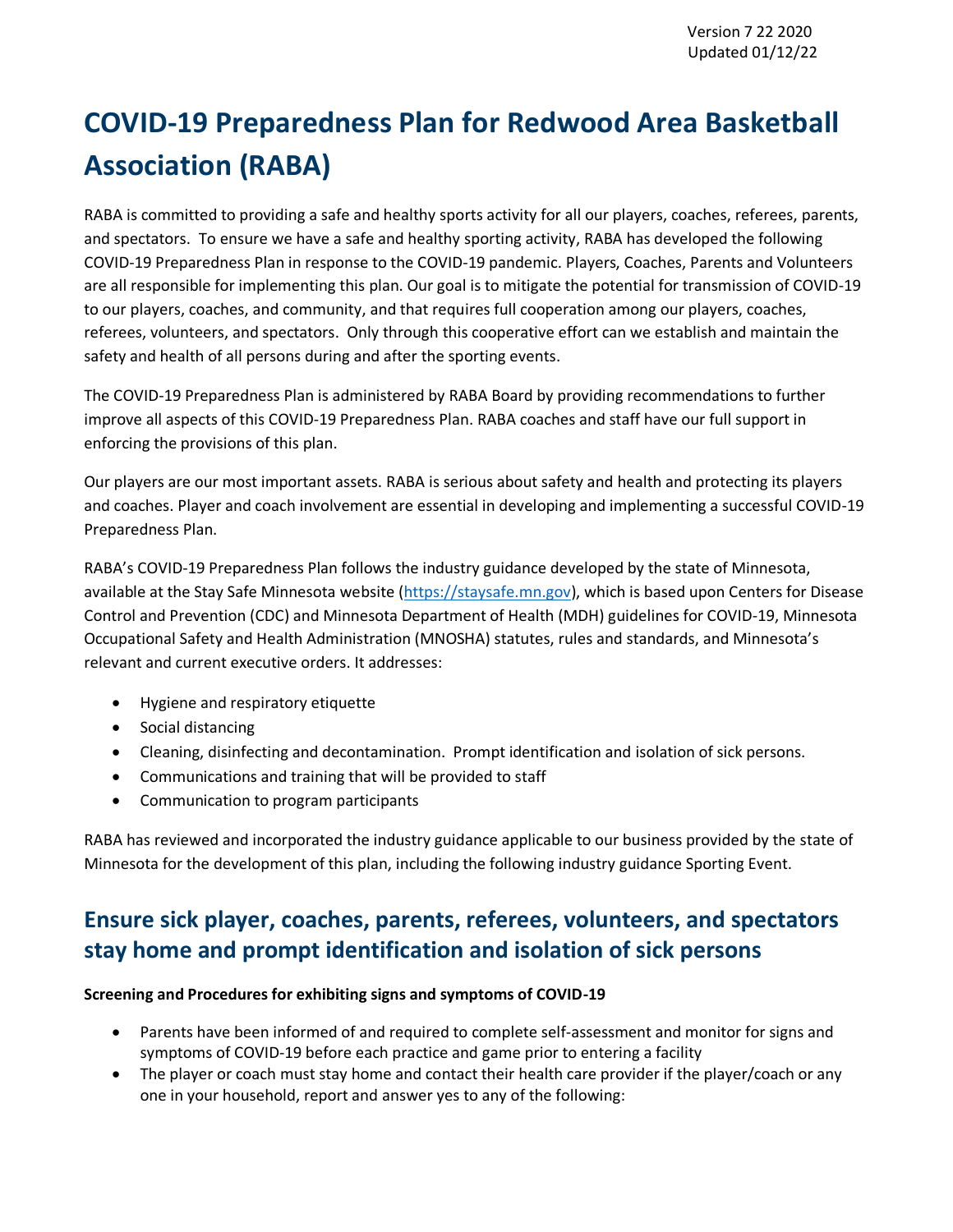- o Fever at or above 100.4 F
- o A headache or sore throat
- o Shortness of breath
- o New loss of taste or smell
- o Diarrhea and/or vomiting in the last 24 hours
- o Been sick in the last 3 days
- o In close contact or cared for someone that has COVID-19.
- $\circ$  If any of these symptoms develop during practice and/or game, the player will be sent home immediately and asked to follow up with health care provider.

RABA requires players or coaches to STAY HOME IF YOU ARE SICK OR HAVE COVID SYMPTOMS, when household members are sick, or when required by a health care provider to isolate or quarantine themselves or a member of their household.

RABA will be following the MDH Decision Tree that the schools are using. Please see the link here: <https://www.health.state.mn.us/diseases/coronavirus/schools/exguide.pdf>

Please note that if your player tests positive for COVID-19, in accordance to the Decision Tree above, they will need to follow the appropriate guidelines prior to returning to the team.

### **COVID-19 Identified and Exposure**

RABA will inform individuals if they have been exposed to a person with COVID-19 and requiring them to quarantine for the required amount of time.

- o RABA should be contacted and notified of positive COVID-19 cases
- $\circ$  Exposed (close contacts) are individuals are those who spent at least 15 minutes within 6 feet of the case while the case was infectious (the infectious period starts 2 days before symptoms onset, or 2 days before the case was tested, if they had no symptoms).
	- Coaches and Parents of players of the team will be notified if exposure occurs, while maintaining the identity of the affected player, Coach, or team
	- Exposed persons (close contact) will need to stay home in accordance with the above MDH Decision Tree.
	- If the team is exposed per MDH or above guidelines, the team members will also be directed to follow the above MDH Decision Tree.
	- Team members will be asked to self-monitor condition and seek proper medical attention when needed.

# **Social distancing**

**Social Distancing** will be implemented in the following ways:

- When entering athletes must social distance and avoid congregating.
	- $\circ$  A hand sanitizer will be provided to each team and use is required at the start of each practice and game.
- When entering the RACC for practices- please use the west or north entrance doors.
- When exiting the fieldhouse, please use the northwest doors of the fieldhouse to decrease the congestion and contact between practices. Exit facility immediately after practice/games.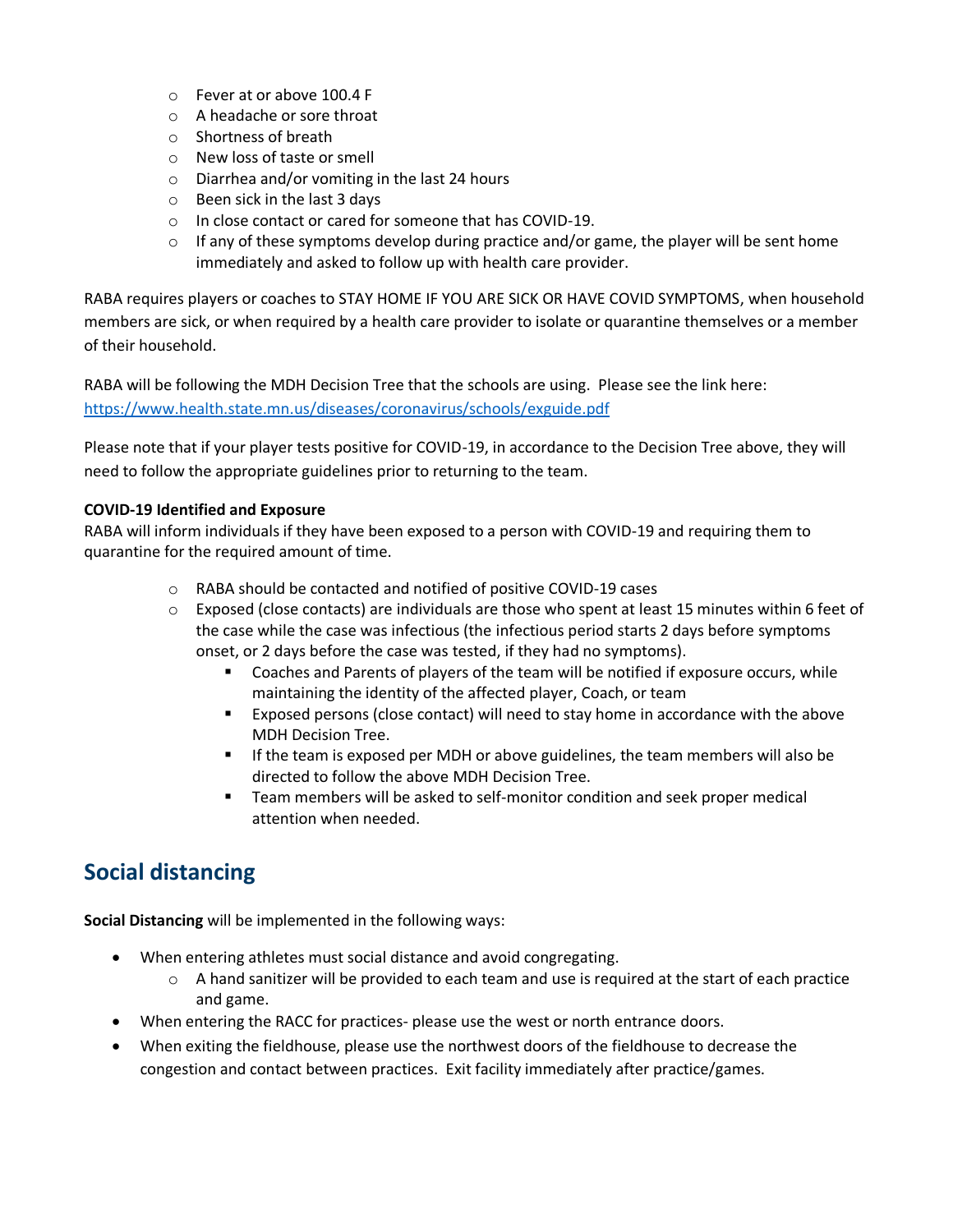- Avoid locker room usage. Players should arrive to the facility as fully dressed as possible to limit the amount of locker room use.
- Players will not be allowed to congregate before or after practice
- Drop-off no more than 10 minutes prior to start of practice.
- In the event of tournament play, players, coaches, and spectators must follow the hosting facility and association COVID-19 guidelines

# **Hygiene and Source Controls**

#### **Handwashing**

Basic infection prevention measures are being implemented. All players, coaches, referees, volunteers, and spectators will be required to sanitize their hands prior to or immediately upon entering the facility by one of the following methods

- Players and coaches are instructed to wash their hands for at least 20 seconds with soap and water frequently or use hand-sanitizer dispensers frequently while on site (that use sanitizers of greater than 60% alcohol)
- An alcohol-based hand sanitizer will be provided to each of the teams and required to be used by all participating and coaches prior to practices/games.

### **Respiratory Etiquette**

- Cover your cough or sneeze
	- $\circ$  Individuals are instructed to cover their mouth and nose with their sleeve or a tissue when coughing or sneezing, and to avoid touching their face, particularly their mouth, nose, and eyes, with their hands.
	- $\circ$  Dispose of tissues in provided trash and wash or sanitize their hands immediately afterward.

### **Cleaning**

- Sanitizing of the RACC will be performed per RACC COVID-19 safety plan
- Hand sanitizer will be available for each team
- Coaches are responsible for the cleaning equipment (team chairs, basketball, score table, etc.) after each practice and game.

# **Communications and training practices and protocol**

This COVID-19 Preparedness Plan will be communicated to all players, coaches, and parents prior to the season via email. The plan will also be available on the Redwood Area Basketball website.

Any questions or concerns regarding the above plan, please contact: Kyle Hicks RABA Board President Khicks3015@gmail.com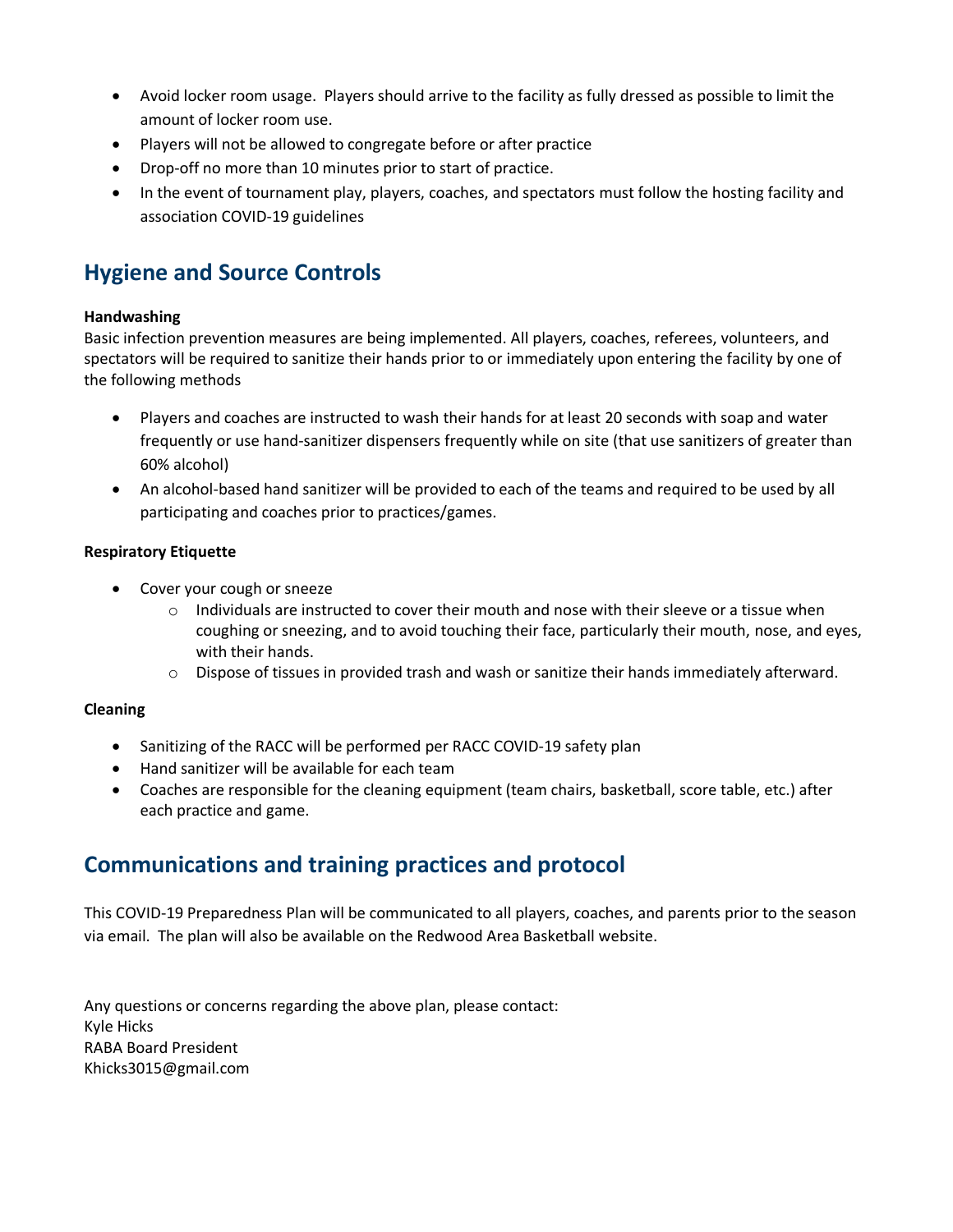# **Appendix A – Guidance for developing a COVID-19 Preparedness Plan**

### **General**

Centers for Disease Control and Prevention (CDC): Coronavirus (COVID-19) – [www.cdc.gov/coronavirus/2019](http://www.cdc.gov/coronavirus/2019-nCoV) [nCoV](http://www.cdc.gov/coronavirus/2019-nCoV)

Minnesota Department of Health (MDH): Coronavirus – [www.health.state.mn.us/diseases/coronavirus](http://www.health.state.mn.us/diseases/coronavirus)

State of Minnesota: COVID-19 response – [https://mn.gov/covid19](https://mn.gov/covid19/)

### **Businesses**

CDC: Resources for businesses and employers – [www.cdc.gov/coronavirus/2019](http://www.cdc.gov/coronavirus/2019-ncov/community/organizations/businesses-employers.html) [ncov/community/organizations/businesses-employers.html](http://www.cdc.gov/coronavirus/2019-ncov/community/organizations/businesses-employers.html)

CDC: General business frequently asked questions – [www.cdc.gov/coronavirus/2019-ncov/community/general](http://www.cdc.gov/coronavirus/2019-ncov/community/general-business-faq.html)[business-faq.html](http://www.cdc.gov/coronavirus/2019-ncov/community/general-business-faq.html)

CDC: Building/business ventilation – [www.cdc.gov/coronavirus/2019-ncov/community/guidance-business](http://www.cdc.gov/coronavirus/2019-ncov/community/guidance-business-response.html)[response.html](http://www.cdc.gov/coronavirus/2019-ncov/community/guidance-business-response.html)

MDH: Businesses and employers: COVID-19 – [www.health.state.mn.us/diseases/coronavirus/businesses.html](http://www.health.state.mn.us/diseases/coronavirus/businesses.html)

MDH: Health screening checklist – [www.health.state.mn.us/diseases/coronavirus/facilityhlthscreen.pdf](http://www.health.state.mn.us/diseases/coronavirus/facilityhlthscreen.pdf)

MDH: Materials for businesses and employers – [www.health.state.mn.us/diseases/coronavirus/materials](http://www.health.state.mn.us/diseases/coronavirus/materials)

Minnesota Department of Employment and Economic Development (DEED): COVID-19 information and resources – <https://mn.gov/deed/newscenter/covid/>

Minnesota Department of Labor and Industry (DLI): Updates related to COVID-19 – [www.dli.mn.gov/updates](http://www.dli.mn.gov/updates)

Federal OSHA – [www.osha.gov](http://www.osha.gov/)

### **Handwashing**

MDH: Handwashing video translated into multiple languages – [www.youtube.com/watch?v=LdQuPGVcceg](http://www.youtube.com/watch?v=LdQuPGVcceg)

### **Respiratory etiquette: Cover your cough or sneeze**

CDC: [www.cdc.gov/coronavirus/2019-ncov/prevent-getting-sick/prevention.html](http://www.cdc.gov/coronavirus/2019-ncov/prevent-getting-sick/prevention.html)